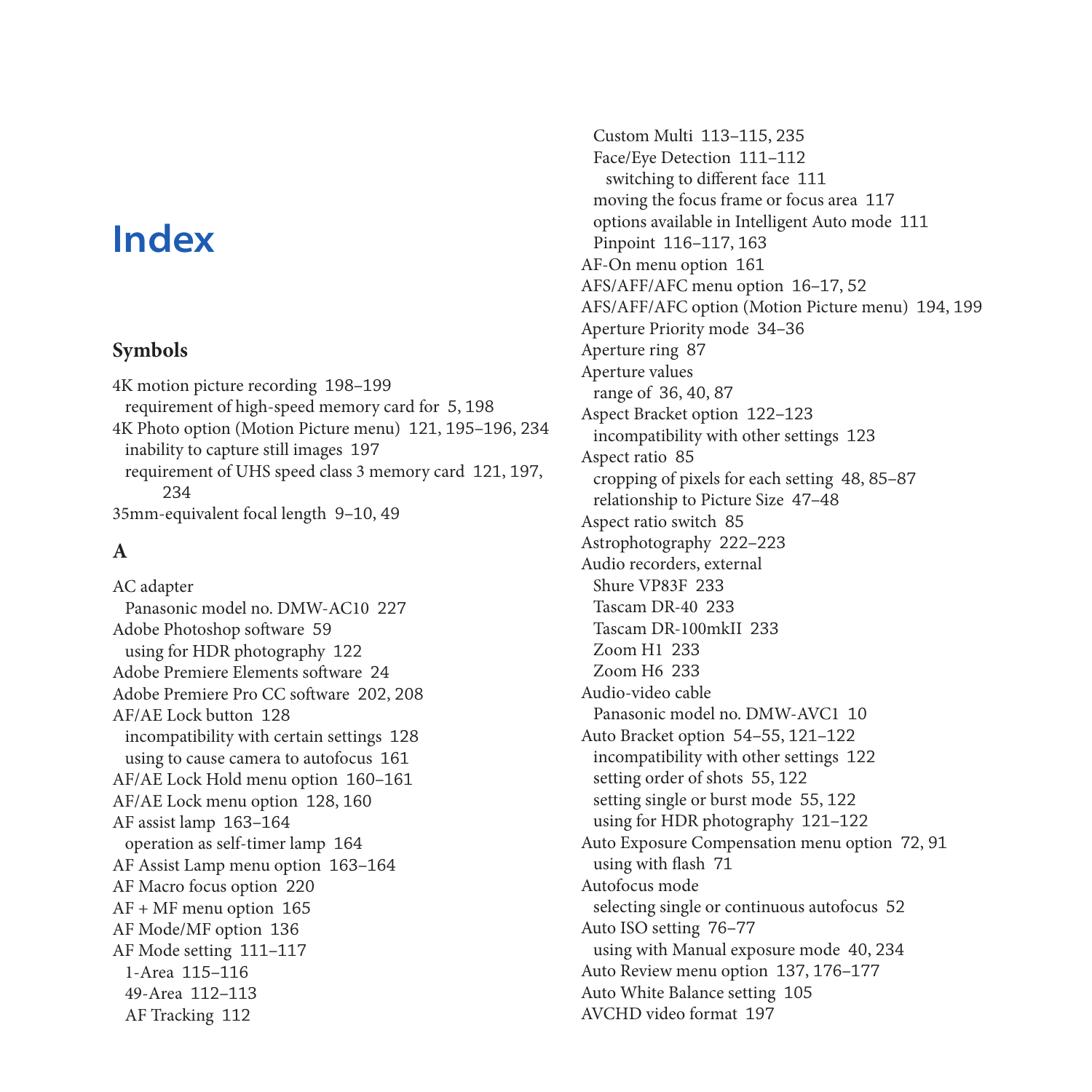location of files on memory card 207

#### **B**

Baby setting up profile with name and age 82–83 Backlight compensation 28 Battery, model no. DMW-BLG10PP 226 charging 4 inserting into camera 4–5 replacement version by Wasabi 226 Beep menu option 184 Blurred background how to achieve 34–35 Burst Rate menu option 54 Burst shooting 118–121 effect of using fast memory card 120 high (H) setting 120 incompatibility with other settings 121 low (L) setting 120 medium (M) setting 120 super-high (SH) setting 119 playback of images 119 using for street photography 224 using 4K Photo menu option for burst shooting 121, 234

#### **C**

Calendar index screen of images 138 Canon 430 EX II flash unit using with LX100 67 Cases BlackRapid SnapR 35 225–226 Eagle Creek waist pack 226 Panasonic DMW-CLX100 225 Celestron Regal 80F-ED spotting scope connecting to LX100 camera using adapter rings 223 Clock Set menu option 183–184 Color Space menu option 80 Color temperature 105 Kelvin values for various light sources 105 Color tone adjustment for monochrome setting 45 Communication Light menu option 73

Constant Preview menu option 39–40, 135, 172–173 Continuous AF option (Motion Picture menu) 194, 199, 200 Continuous lighting LED light 231–232 Contrast adjusting 44 Control dial uses of 104 Control ring 87 functions controlled by 87–88, 178–179 Control Ring menu option 179 Controls on back of camera 8 Controls on bottom of camera 11 Controls on front of camera 9 Controls on left side of camera 10 Controls on right side of camera 10 Controls on top of camera 7–8 Cropping menu option 152, 235 Cursor Button Lock option for Function button 136 Custom menu in general 157 Custom Set Memory menu option 158–159 settings that can be saved 158

#### **D**

Date and time displaying on camera's screen 131 setting 11–12, 183–184 DC Coupler Panasonic model no. DMW-DCC11 227 Delete Confirmation menu option 156 Depth of field 34–35 Dial Guide menu option 173–174 differences between viewfinder and LCD 130 Diffraction effect 35 Digiscoping 223 Digital Zoom menu option 79–80 incompatibility with other settings 80 Digital Zoom option (Motion Picture menu) 200 Diopter adjustment dial 103 Direct Focus Area menu option 164 Display button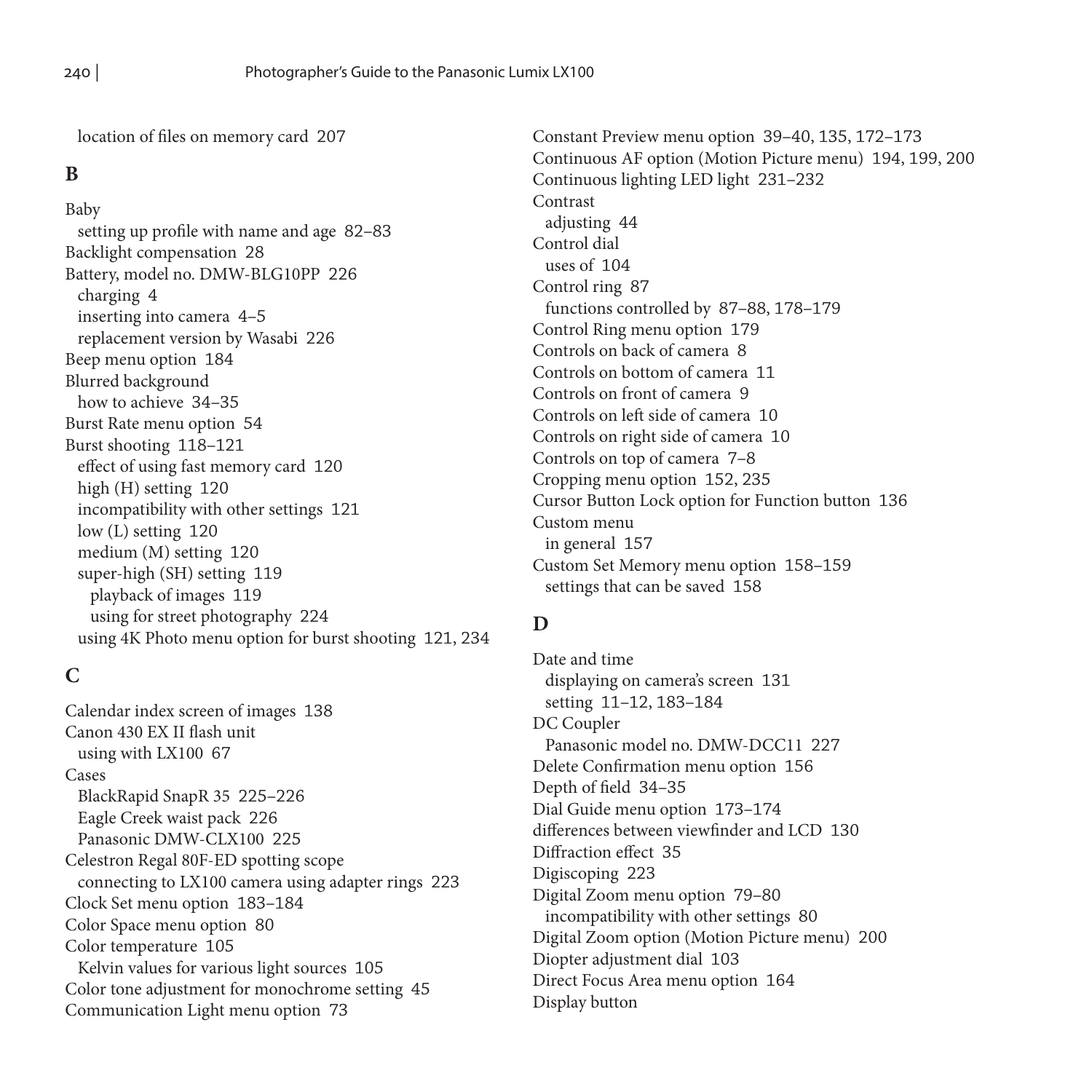uses of 128, 131 using to navigate quickly through menu screens 42, 131, 235 Display screens produced by pressing Display button playback mode 130–131 recording mode 128–130 DLNA server using to view images on TV 218 Down button uses of 117, 127 DPOF (Digital Print Order Format) 154 Drive Mode 117–127 turning off all burst shooting 118

## **E**

Electronic shutter using 66–67 Enlarging images in playback mode 138 EV (exposure value) scale in Manual exposure mode 39 Exposure compensation not available with Manual exposure mode 91 procedure for using 18 Exposure compensation dial 90–91 Exposure Meter menu option 173 Extended ISO menu option 78 Extended Optical Zoom feature 48–49 Eye sensor 103 Eye Sensor AF menu option 103, 162 Eye Sensor menu option 103, 162, 181–182

#### **F**

Face Detection option. See also AF Mode setting relationship to Metering Mode option 54 Face Recognition Edit menu option 155 Face Recognition menu option 81–82 Favorite menu option 153–154 Fill-flash. See Forced On setting for flash Filter button using to activate picture effects 91 Filter button picture effects 58, 91–102

Bleach Bypass 99 Cross Process 97–98 Dynamic Monochrome 96 Expressive 93 Fantasy 101 High Dynamic 97 High Key 94 Impressive Art 97 incompatibility with other settings 93, 205, 235 Low Key 95 making adjustments to effects 92 Miniature Effect 99–100 using for motion pictures 100, 205 Monochrome 95 No Effect setting 91 Old Days 94 One Point Color 101–102 Retro 93–94 Rough Monochrome 96 Sepia 95 Silky Monochrome 96 Soft Focus 100 Star Filter 101 Sunshine 102 Toy 98 Toy Pop 98 using when shooting panoramas 93 various displays of effects menu 91–92 Filter effect adjustment for monochrome setting 45 Filters attaching to lens of LX100 camera 228 Final Cut Pro software 202 Firing Mode menu option 67–68 Firmware displaying version of 189 upgrading 189 Flash general procedure for using 19 Flash Adjustment menu option 71 Flashing areas in playback mode 171 Flash menu option 67–75 Flash Mode menu option 68–70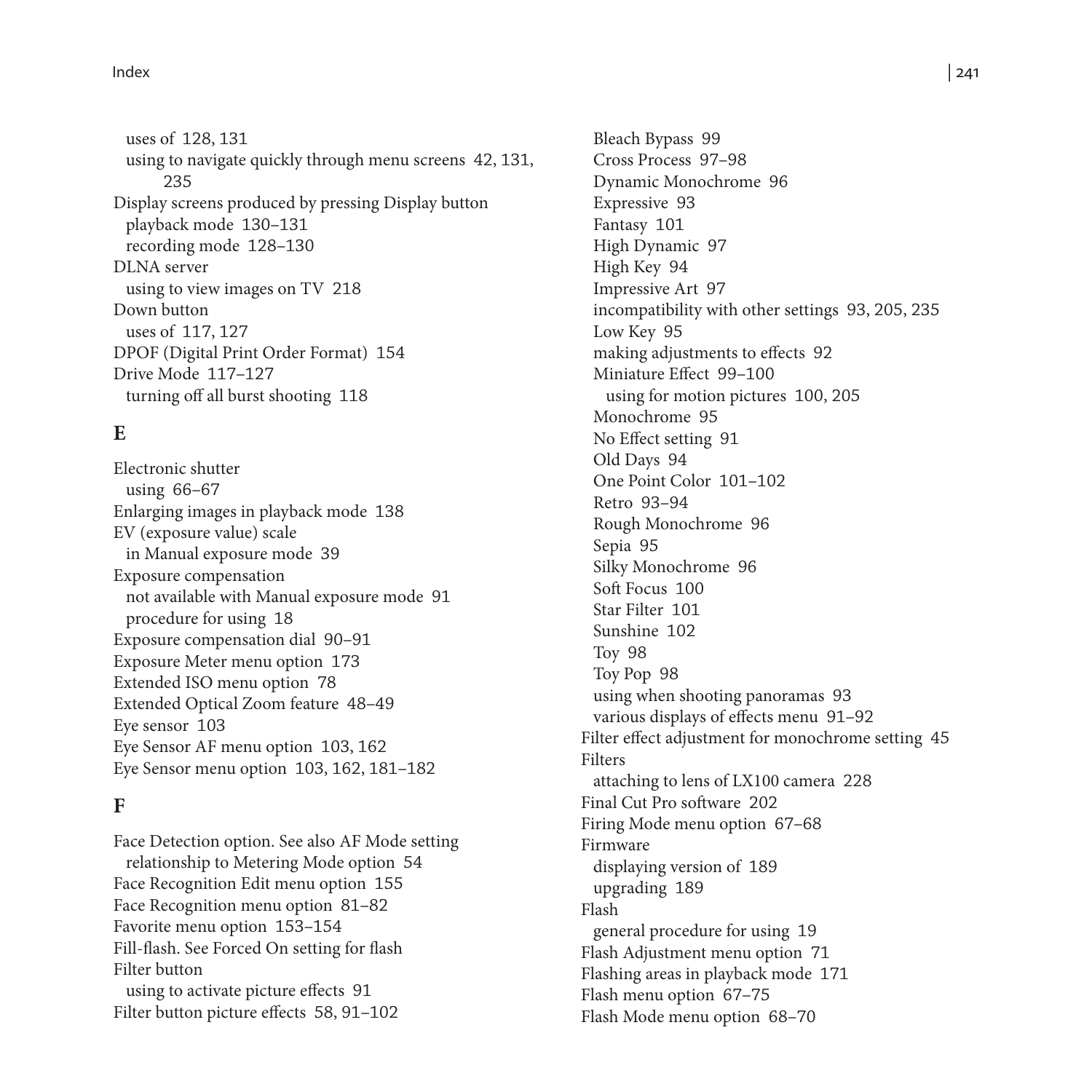Flash Synchro menu option 70–71 Flash units, external LumoPro model no. LP180 230 Panasonic model no. DMW-FL220 229, 230 Panasonic model no. DMW-FL360L 229–230 Panasonic model no. DMW-FL580L 230 Yongnuo YN-560 III 231 Flash unit supplied with LX100 68, 74 diffusing light from 234 using to trigger wireless flash remote units 72 Focal length of lens 9 Focus Area Set option for Function button 135 Focus frame moving 117, 164 Focus mode selecting 15–17, 88 Focus range 88, 220 Focus/Release Priority menu option 121, 164–165 relationship to burst shooting 165 Focus switch 88 Forced Off setting for flash 70 Forced On setting for flash 68–69 Forced On with Red Eye setting for flash 69 Format menu option 190 Function buttons assigning functions to 133–136, 177–178 Fn1 button other uses of 132 using as Cancel button 132 using to delete images 131–132 Fn2 button uses of 133 using as Wi-Fi button 133–134 Fn3 button using as LVF button 133 in general 131 Function Button Set menu option 177–178

## **G**

Geotagging 141–144 GPS data

adding to images 141–144 Guide Line menu option 170

#### **H**

Half-Press Release menu option 161–162 HDMI Mode menu option 187 HDMI output lack of in recording mode 1 HDR (high dynamic range) photography 38–39, 59, 59–60 using Auto Bracket option for 121–122 HDR menu option 59–61 HIghlight menu option 171 Highlight Shadow menu option 55–56 Highlight Shadow option (Motion Picture menu) 200 Histogram menu option 168–170 Hoya R72 infrared filter 221

#### **I**

iA Button Switch menu option 91, 181 iHandheld Night Shot menu option 58–59 iHDR menu option 59 Image sensor cropping of images from 48 Image sensor plane marker 8 iMovie software 24, 208 Index screens of images 137–138 Infrared photography 221–222 Intelligent Auto (iA) button 91 setting to require longer press of button 91, 181 Intelligent Auto mode 27–31 AF Mode settings available in 111 Recording menu settings available in 28–31 settings automatically activated in 27 settings that cannot be adjusted in 27, 44, 54, 67, 70, 71, 76, 163 Intelligent Dynamic (i.Dynamic) menu option 57 Intelligent Dynamic option (Motion Picture menu) 200 Intelligent ISO 77–78 incompatibility with other settings 38, 77 Intelligent Resolution (i.Resolution) menu option 57–58 use in connection with Intelligent Zoom option 79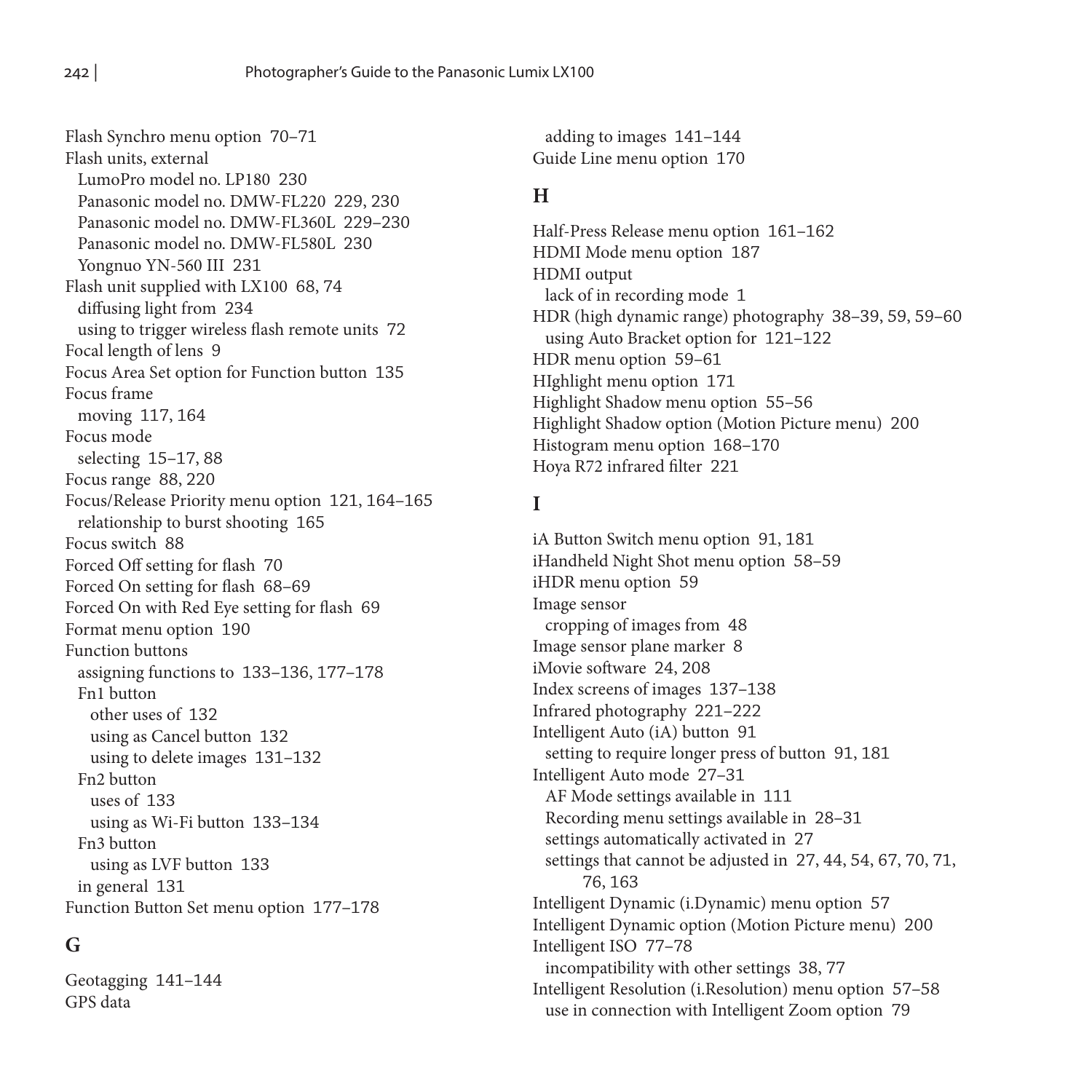Intelligent Resolution option (Motion Picture menu) 200 Intelligent Zoom (i.Zoom) menu option 79 incompatibility with other settings 79 Intelligent Zoom option (Motion Picture menu) 200 Internal memory lack of with LX100 camera 5 ISO effects of high setting on image quality 77 procedures for setting 76–78 range of settings 76 setting value below 200 78 ISO Increments menu option 78 ISO Limit Set menu option 76–77 not applicable for video recording 205

## **J**

JPEG images contrasted with Raw images 51

#### **K**

Kelvin units 105

#### **L**

Language for menus 188 setting 12 Language menu option 188 LCD Display (Monitor) adjusting brightness and colors 185 Left button uses of 110–111, 117 Leica D-Lux (Typ 109) camera 2 Lens cap attaching to camera with lens cap string 3 automatic 3 Panasonic model no. DMW-LFAC1 232 Live View Mode menu option 185 Location Logging menu option 141–144 Locking controls 136 Locking exposure 53 Lomography 98 Long Shutter Noise Reduction menu option 79 Lumix Club creating account for uploading images 217 LVF button using to switch between viewfinder and monitor 103 LVF Display Style menu option 174 LVF/Monitor Switch menu option 103, 181

#### **M**

Macro photography 219–221 minimum focusing distance 220 Manual exposure mode 38–40 using Auto ISO setting with 40 viewing effects of settings in 39 Manual Flash Adjustment menu option 68, 72 Manual focus 16–17 aids to focusing 117 options for magnifying screen 165–166 using along with autofocus 165 Meade ETX-90/AT telescope 222 Mechanical shutter using 66 Memory card capacity for storing images and videos 6 capacity for storing motion pictures 6 formatting 190 inserting into camera 7 speed of 5, 7 various types of 4 Menu Background menu option 187 Menu Information menu option 188 Menu Resume menu option 41, 187 Menus dimmed appearance of unavailable options 43 list of 41 navigating in 42, 235 Menu/Set button uses of 127 Metering Mode menu option 52–54 moving Spot metering frame 53 Metering Mode option (Motion Picture menu) 200 MF Assist Display menu option 166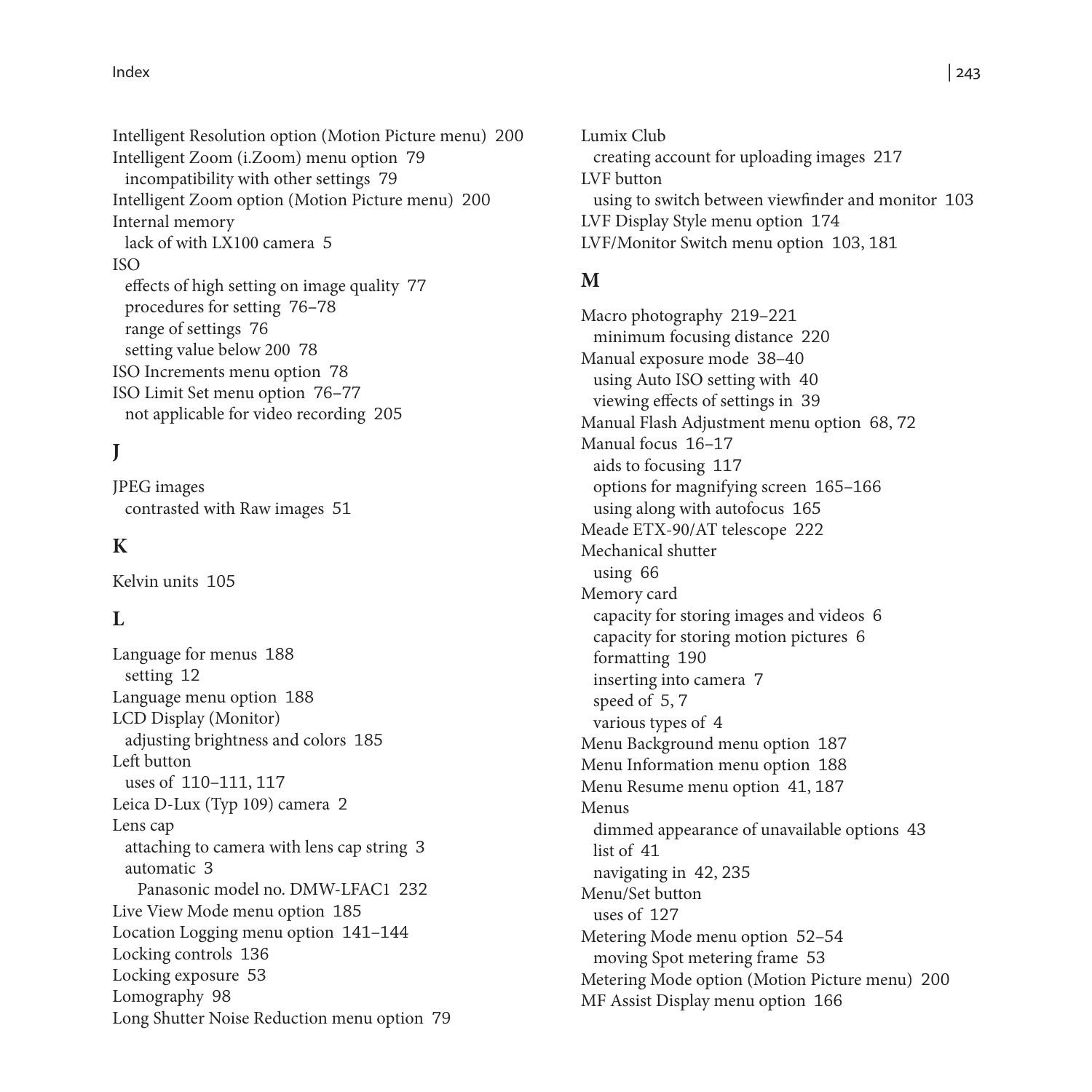MF Assist frame activating 117 MF Assist menu option 117, 165–166, 223 incompatibility with other settings 166 MF Scale menu option 167 Micro-HDMI cable using to connect camera to HDTV 187 Microphone built-in 8 Microphone Level Adjustment option (Motion Picture menu) 200 Microphone Level Display option (Motion Picture menu) 200 Monitor Display menu option 185 Monitor Display Style menu option 174 Monitor Information Display menu option 174–175, 228 Monitor Luminance menu option 185–186 Monochrome Live View menu option 172 Monochrome setting for Photo Style adjusting parameters for 45 using with Quality set to Raw 45–46 Moon photographing through telescope 222–223 Motion Picture button 127 disabling use of 127, 181 Motion Picture menu 194, 194–200 interaction of options with those on Recording menu 195 limited options in Intelligent Auto mode 195 Motion picture recording capturing still images during recording 199–200 effects of physical controls 202–205 effects of recording mode on 193–194 Aperture Priority mode 193 Intelligent Auto mode 193 Manual exposure mode 194 inability to use Auto ISO 194 Program mode 193 Shutter Priority mode 193–194 focus options with 194 general procedure 20–21 general recommendations 205 limits on duration of recordings 6, 191 producing fade-in or fade-out effect 193

quick start guide 192 range of shutter speeds available 193–194 using external microphones 202 Motion pictures editing in camera 149–150, 206–207 editing with computer 207–208 saving still frame from 24 MP4 video format 197 location of files on memory card 207 Multiple Exposure menu option 61–63

#### **N**

NFC active area on camera 10 NFC (near field communication) 211 Noise reduction adjusting 44 NTSC video standard 191 Number Reset menu option 189

## **O**

On/Off switch 90 Optical slave flash unit using with LX100 230

## **P**

PAL video standard 191 Panasonic DMW-FL220 flash unit using with LX100 68 Panasonic DMW-FL360L flash unit 72, 74–75 using with LX100 68, 70 Panasonic DMW-FL580L flash unit 72 problem with flashing LED on front 75 Panasonic Image App 209 Photo Collage option 216 using for remote control of camera 213–214, 235 using to add GPS data to images 141–144 using to transfer images or videos from camera to device 214–216 Panasonic Lumix LX100 camera advantages of 1 disadvantages of 1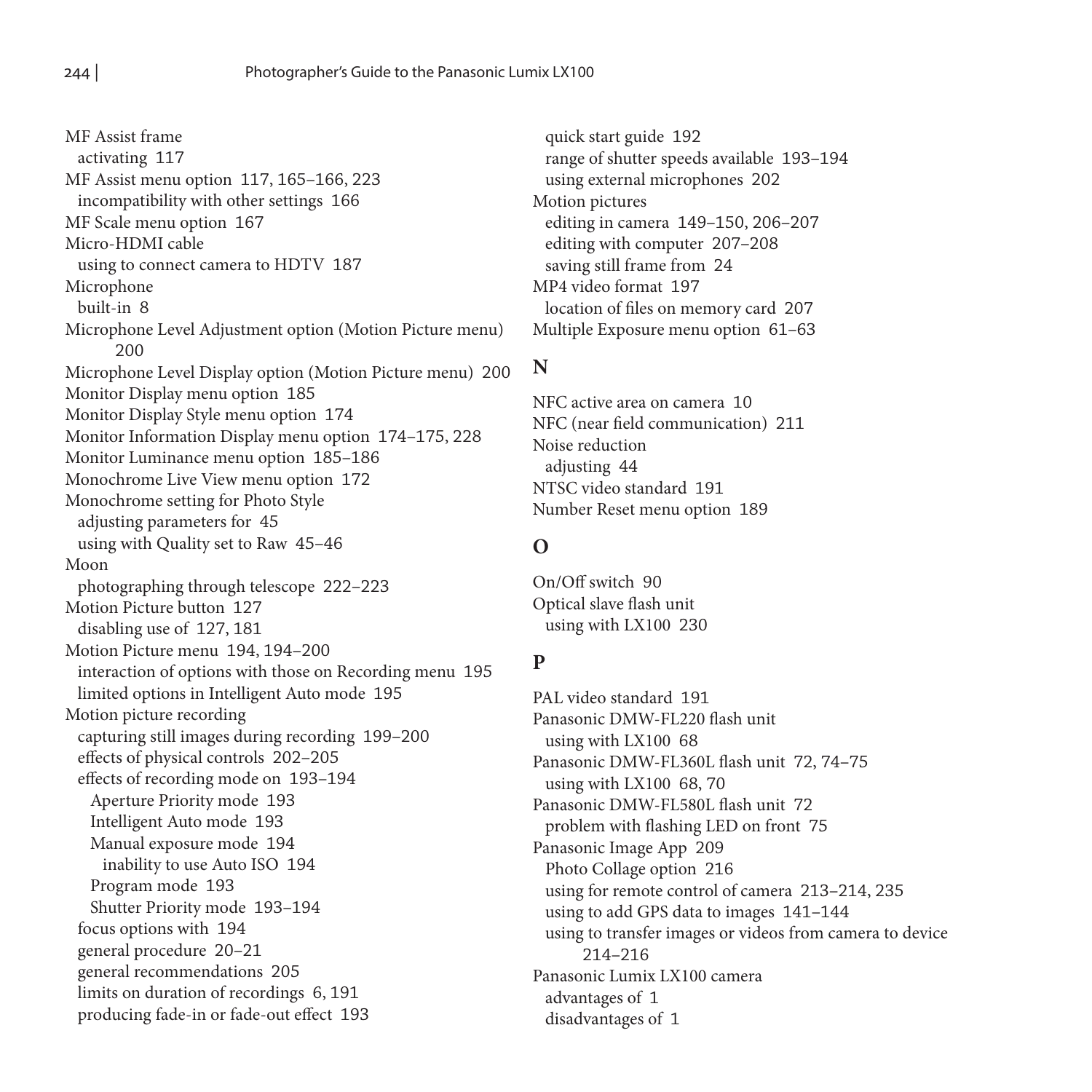items that ship in box 3 Panorama Direction menu option 65, 125 Panoramas 125–127 incompatibility with other settings 125 sizes of images 125 Peaking menu option 167–168 Pet setting up profile with name and age 82–83 PhotoAcute software 122 Photo Collage option 216 PHOTOfunSTUDIO software 148, 218 using to imprint information on images 82 Photomatix Pro software 60, 122 Photo Style menu option 43–47 adjusting parameters for 44–45 chart of sample images 46 descriptions of settings 46 saving a custom setting 46–47 Photo Style option (Motion Picture menu) 195 Picture Mode option (Motion Picture menu) 199–200 Picture Size menu option 47–49 availability when shooting with Raw & JPEG 48 relationship to zoom range 48–49 Picture Sort menu option 155 Pinpoint AF Display menu option 116–117, 163 Pinpoint AF Time menu option 117, 163 Playback burst taken with SH setting 119 motion pictures 205 adjusting volume 24, 205 basic procedures 23–24 still images basic procedures 21–22, 137 Playback button 128, 137 Playback menu in general 138 Playback Mode menu option 141 Preview option for Function button 134–135, 173 Printing images from camera 154 Print Set menu option 154 Profile Setup menu option 82–83 Program mode 32–34

Program Shift 32–33 Protect menu option 155

## **Q**

Quality menu option 50–51 Quick AF menu option 162 Quick Menu 83–84 customizing settings on 180–181 using with Monitor Information Display screen 84, 174 Quick Menu button 128 Quick Menu menu option 84, 180–181 QuickTime software 24

#### **R**

Raw images converting to JPEG in camera 144–147 Raw & JPEG option 51 Raw Processing menu option 144–147, 235 Raw setting for Quality advantages and disadvantages of 50 effect on Photo Style setting 45–46 incompatibility with other settings 43, 48, 50, 93, 235 .rw2 extension of image files 51 size of Raw image files 51 Rear-curtain flash. See Flash Synchro menu option Recording Area menu option 175 Recording Format option (Motion Picture menu) 197 Recording menu in general 41–43 limited options in Intelligent Auto mode 42 navigating in 42 Recording modes list of 25 Recording Quality option (Motion Picture menu) 197–198 Red eye effect 69, 75 Red-eye Removal menu option 75 Remaining Display menu option 175–176 Remote control of camera by smartphone or tablet 214–215, 235 Reset menu option 190 Reset Wi-Fi Settings menu option 190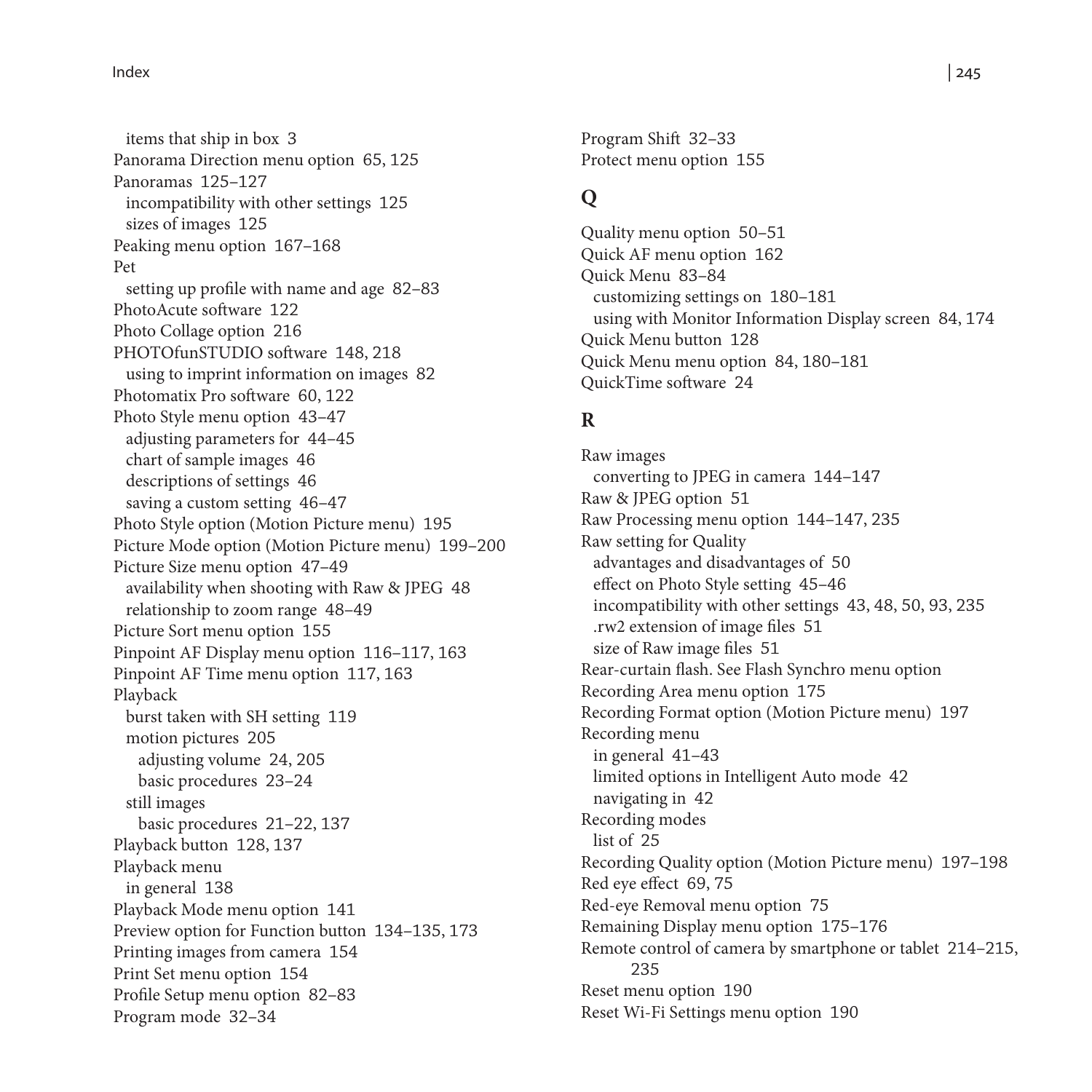Resize menu option 151, 235 Restore to Default option for Function buttons 136 Right button uses of 105, 110 Rotate Display menu option 153 Rotate menu option 152–153

## **S**

Saturation adjusting 44 Scene detection 27–28 SD card capacity of 5 SDHC card capacity of 5 SDXC card capacity of 5 Second-curtain flash. See Flash Synchro menu option Sekonic Prodigi color temperature meter 107 Self-timer 123–124 illumination of AF assist lamp with 164 incompatibility with other settings 124 Self Timer Auto Off menu option 124, 189 Self-timer menu option 55 Setup menu in general 182 Sharpness adjusting 44 Shutter AF menu option 161 Shutter button 89 Shutter sound selecting 184 Shutter speed dial 90 Shutter speeds effect of for stopping action or blurring motion 37 range of 34, 36, 40, 66 setting intermediate values 37–38, 90 Shutter Type menu option 66–67 Silent Mode menu option 67, 159 Silkypix software 46 using to process Raw images 51

Simultaneous Record w/o Filter menu option 58, 91 Sleep Mode menu option 90, 186 Slide Show menu option 139–141 Slow Sync setting for flash 69–70 Softbox Photoflex Lite-Dome XS 230 using to diffuse light from external flash 230 Sounds of camera silencing 159, 184 Spot metering moving frame around display 53, 234 Stabilizer menu option 80 Step-by-step guides adding GPS data to images 142–144 basis picture taking 13–15 connecting to device by Wi-Fi with NFC 211–213 connecting to device by Wi-Fi without NFC 209–211 creating Custom Multi autofocus frame 114–115 preliminary steps before taking pictures 26 quick start for motion picture recording 192 saving still image from 4K video 207 saving still image from video 206–207 splitting video into 2 segments 206 transferring images to computer wirelessly 218–219 uploading images by Wi-Fi to social networks 217–218 using external microphones for video recording 202 Step zoom 88, 178–179, 228 using with zoom lever 88 Stop Motion Animation menu option 64–65 Stop Motion Video menu option 151 Street photography 223–224

#### **T**

Tables effects of physical controls for video recording 203–204 numbers of images stored on 32 GB card 6 options that can be assigned to Function buttons 133, 178 recording modes of the LX100 25–26 results of burst shooting tests 120 shutter speed equivalents 38 suggested settings for Intelligent Auto mode 31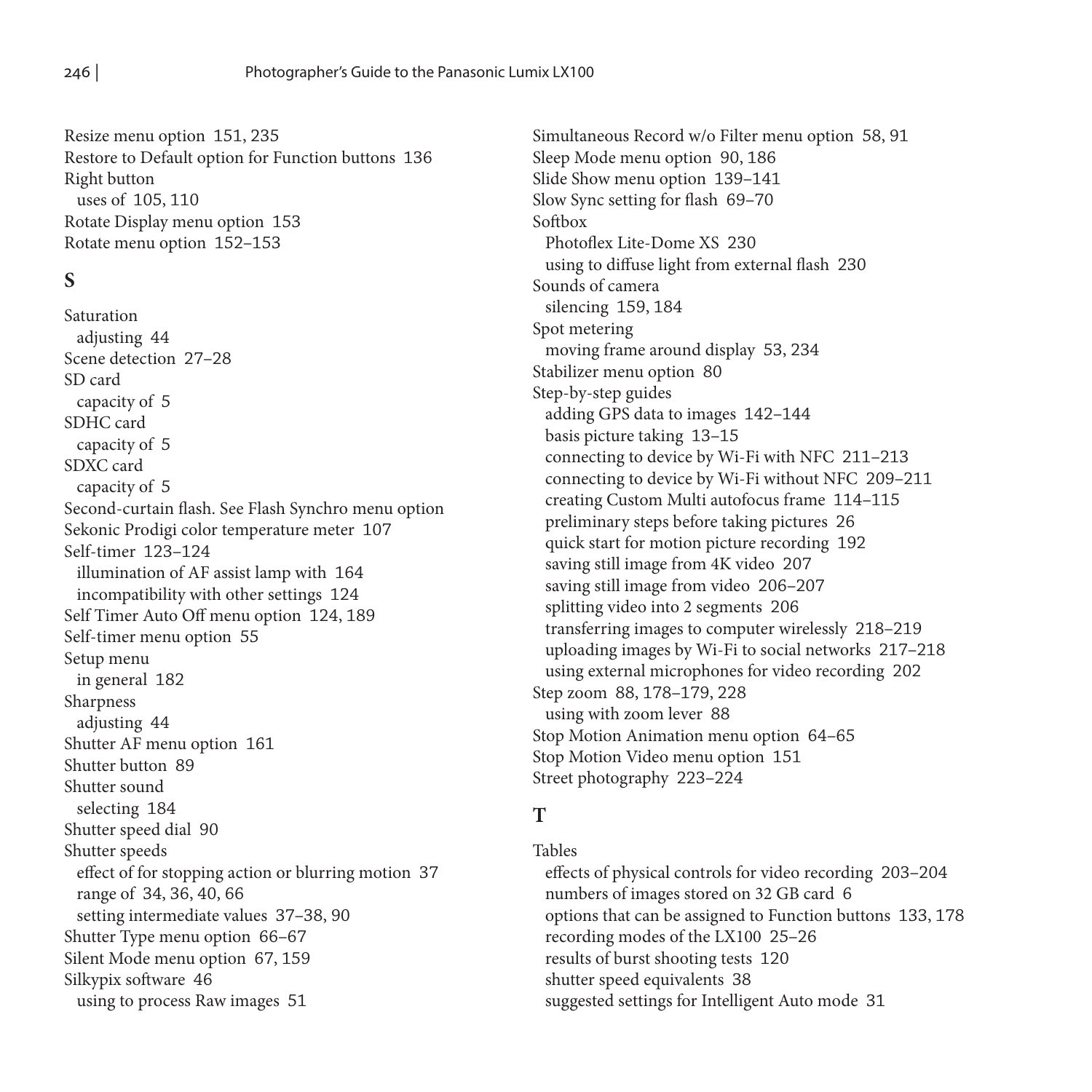Tascam DR-100mkII audio recorder 202, 233 Telescope attaching LX100 camera to with adapter rings 222 Text adding to images 147–148 Text Stamp menu option 148–149 Time exposure 89 procedure for setting 40 Time Lapse Shot menu option 63–64 Time Lapse Video menu option 150 Time zone setting different one for travel 183 Title Edit menu option 147–148 Transferring images to computer by Wi-Fi 218–219 Travel Date menu option 183–184 T setting for shutter speed 40, 90–93 TV Aspect menu option 187 TV Connection menu option 187

#### **U**

Up button uses of 104–105 Uploading images to social networks 217–218 USB Mode menu option 186–187 Utilize Custom Set Feature menu option 158–159, 234 assigning to Function button 159

## **V**

Version Display menu option 189 VGA video option 199 Video Button menu option 127, 181 Video Divide menu option 149–150 Viera Link menu option 187 Viewfinder 103 adjusting brightness and colors 185 adjusting for vision with diopter adjustment dial 103 switching view with LCD screen 103, 181 Viewfinder menu option 185 Viewfinders, optical Panasonic model no. DMW-VF1 228 Voigtlander 28mm model 228